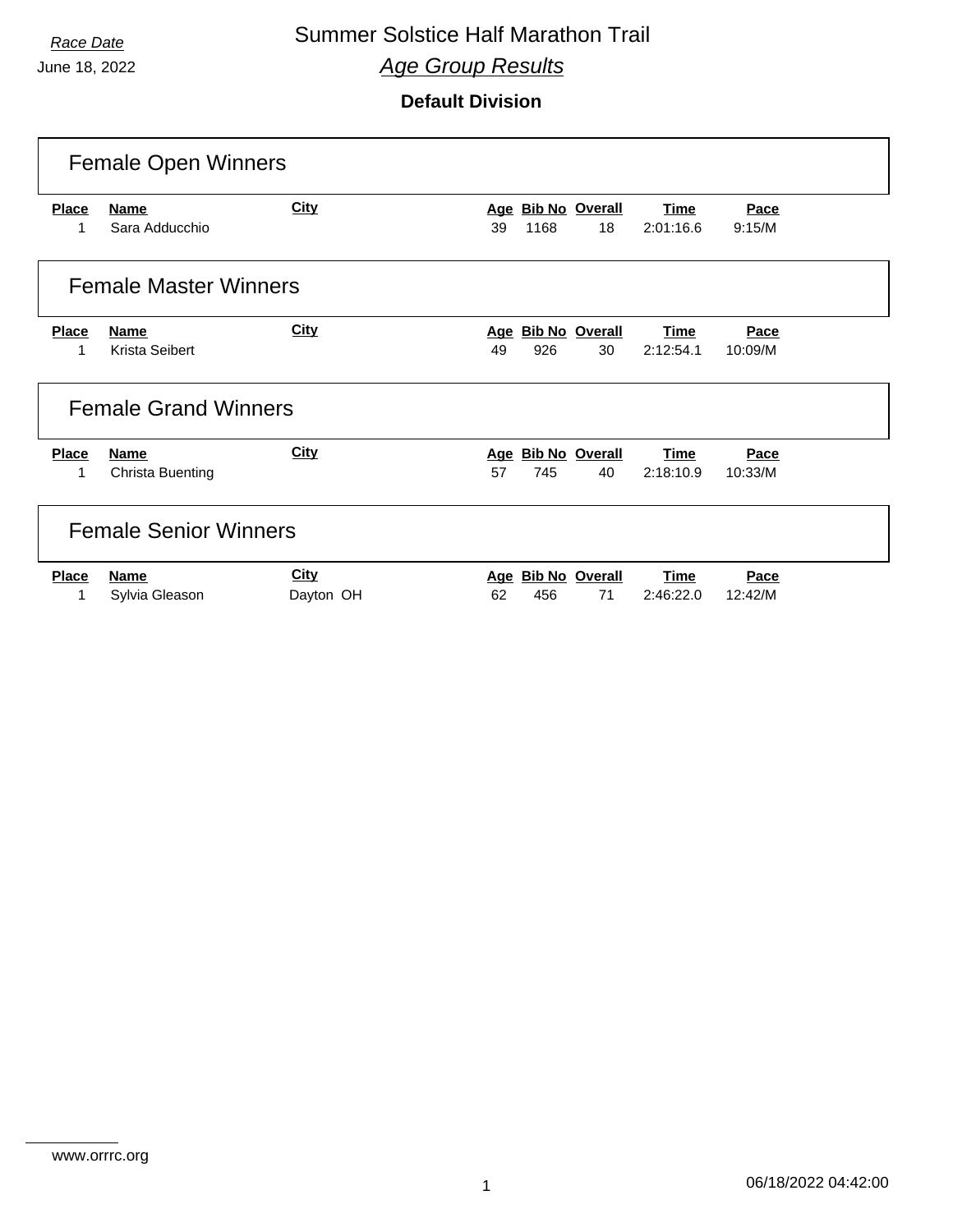## **Race Date Summer Solstice Half Marathon Trail** *Age Group Results*

June 18, 2022

 $\Gamma$ 

#### **Default Division**

|                   | Female 25 to 29             |               |    |      |                          |                          |                 |  |
|-------------------|-----------------------------|---------------|----|------|--------------------------|--------------------------|-----------------|--|
| <b>Place</b><br>1 | <b>Name</b><br>Molly Zelurs | <b>City</b>   | 27 | 759  | Age Bib No Overall<br>67 | <b>Time</b><br>2:41:57.5 | Pace<br>12:22/M |  |
|                   | Female 30 to 34             |               |    |      |                          |                          |                 |  |
| <b>Place</b>      | <b>Name</b>                 | <b>City</b>   |    |      | Age Bib No Overall       | <b>Time</b>              | Pace            |  |
| 1                 | Leah Tong                   |               | 34 | 603  | 74                       | 2:50:10.6                | 12:59/M         |  |
| $\overline{2}$    | Jenna Koantz                |               | 32 | 1213 | 95                       | 3:23:40.7                | 15:33/M         |  |
|                   | Female 35 to 39             |               |    |      |                          |                          |                 |  |
| <b>Place</b>      | <b>Name</b>                 | <b>City</b>   |    |      | Age Bib No Overall       | <b>Time</b>              | Pace            |  |
| 1                 | Anna Slifka                 |               | 35 | 1116 | 39                       | 2:17:26.3                | 10:29/M         |  |
| $\overline{2}$    | <b>Katie Thimons</b>        |               | 37 | 1266 | 47                       | 2:25:23.3                | 11:06/M         |  |
| 3                 | J. Patrick Whitecar         |               | 38 | 530  | 56                       | 2:35:20.2                | 11:51/M         |  |
| 4                 | Aubree Brown                |               | 37 | 1699 | 61                       | 2:39:44.7                | 12:12/M         |  |
| 5                 | Abby Clayton                | Trenton OH    | 39 | 525  | 77                       | 2:53:04.1                | 13:13/M         |  |
| 6                 | Christina Broughter         |               | 38 | 796  | 84                       | 3:05:27.8                | 14:09/M         |  |
| 7                 | Amanda Aubrey               | Dayton OH     | 35 | 1132 | 100                      | 3:49:39.5                | 17:32/M         |  |
| 8                 | Chelsea Drummond            | Dayton OH     | 39 | 681  | 101                      | 3:49:41.7                | 17:32/M         |  |
|                   | Female 40 to 44             |               |    |      |                          |                          |                 |  |
| <b>Place</b>      | <b>Name</b>                 | <b>City</b>   |    |      | Age Bib No Overall       | <b>Time</b>              | Pace            |  |
| 1                 | Lauri Moore                 | Springboro OH | 42 | 596  | 53                       | 2:32:01.0                | 11:36/M         |  |
| 2                 | Laura Adams                 |               | 44 | 1284 | 90                       | 3:16:10.4                | 14:58/M         |  |
| 3                 | Katey Wisniewski            |               | 41 | 662  | 93                       | 3:18:04.6                | 15:07/M         |  |
| 4                 | Jennifer Hohenbrink         | Wilmington OH | 41 | 554  | 94                       | 3:20:51.6                | 15:20/M         |  |
| 5                 | <b>Heather Hawkins</b>      | Miamisburg OH | 41 | 747  | 98                       | 3:49:29.1                | 17:31/M         |  |
| 6                 | Kelly Schaefer              | Dayton OH     | 41 | 1062 | 99                       | 3:49:33.6                | 17:31/M         |  |
|                   | Female 45 to 49             |               |    |      |                          |                          |                 |  |
| <b>Place</b>      | <b>Name</b>                 | <b>City</b>   |    |      | Age Bib No Overall       | <b>Time</b>              | Pace            |  |
| 1                 | <b>Crystal Clark</b>        | Morrow OH     | 48 | 1164 | 64                       | 2:40:51.6                | 12:17/M         |  |
| 2                 | <b>Trish Busse</b>          |               | 48 | 1256 | 83                       | 3:04:59.5                | 14:07/M         |  |
| 3                 | Jenny Wagner                | Piqua OH      | 48 | 1585 | 85                       | 3:06:41.5                | 14:15/M         |  |
|                   |                             |               |    |      |                          |                          |                 |  |

٦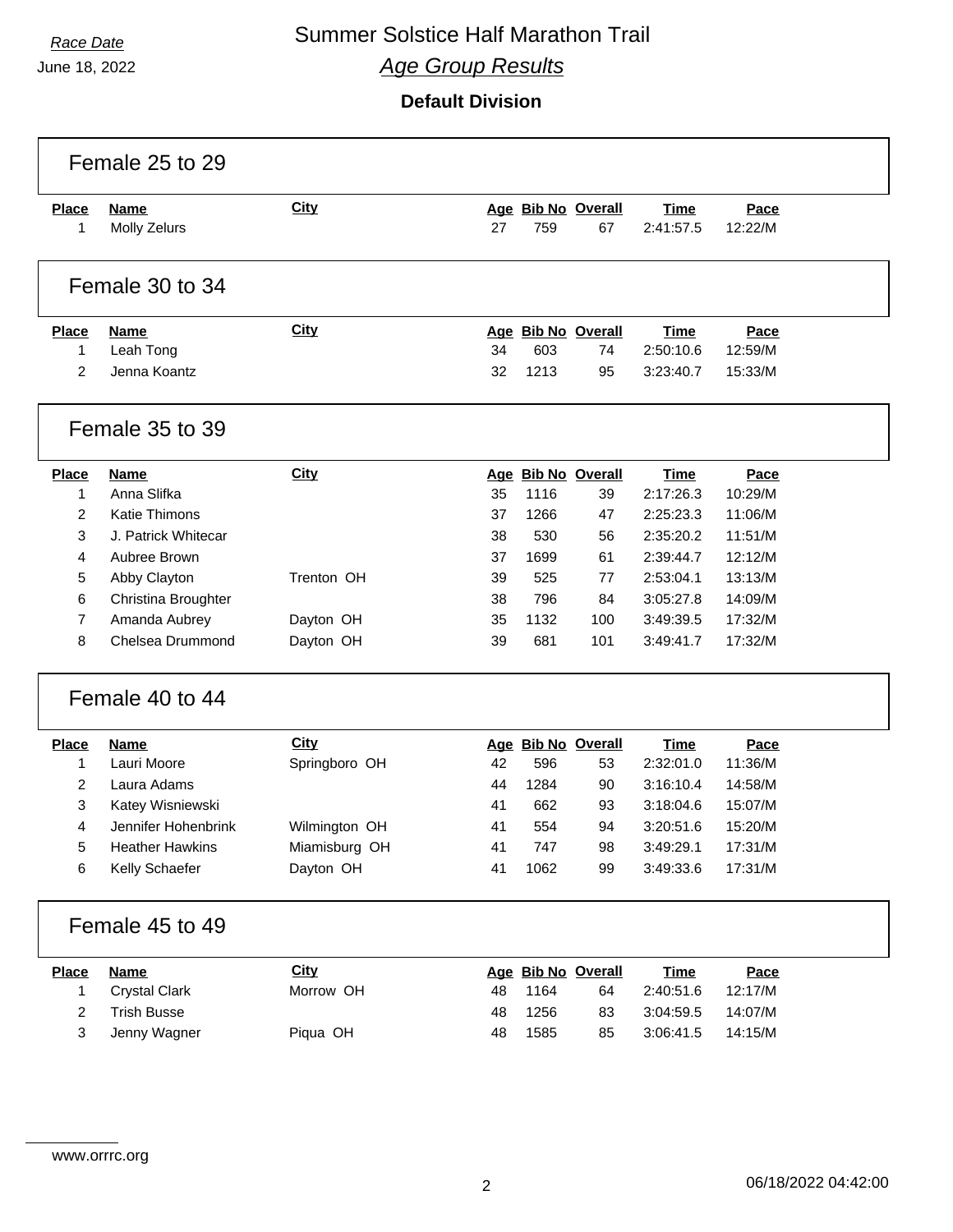## **Race Date Summer Solstice Half Marathon Trail** *Age Group Results*

|              | Female 50 to 54 |             |    |                    |                    |             |         |
|--------------|-----------------|-------------|----|--------------------|--------------------|-------------|---------|
| <b>Place</b> | <b>Name</b>     | <b>City</b> |    |                    | Age Bib No Overall | <b>Time</b> | Pace    |
|              | Pat Heyd        |             | 51 | 1428               | 51                 | 2:28:43.8   | 11:21/M |
| 2            | Carol Dooley    |             | 54 | 1262               | 96                 | 3:41:35.4   | 16:55/M |
| 3            | Zara Rhone      | Vandalia OH | 51 | 973                | 97                 | 3:46:19.4   | 17:17/M |
|              | Female 55 to 59 |             |    |                    |                    |             |         |
| <b>Place</b> | <b>Name</b>     | <b>City</b> |    | Age Bib No Overall |                    | Time        | Pace    |

| Place | Name             | <u>City</u>   |     |      | Age Bib No Overall | Time      | Pace    |
|-------|------------------|---------------|-----|------|--------------------|-----------|---------|
|       | Teri Ewert       | Dayton OH     | 55  | 1461 | 50                 | 2:28:14.7 | 11:19/M |
| 2     | Sylvia Wenzel    | Miamisburg OH | 59  | 1393 | 76.                | 2:53:03.7 | 13:13/M |
|       | Noemi Allbritton |               | 58. | 1017 | 86                 | 3:08:16.6 | 14:22/M |

www.orrrc.org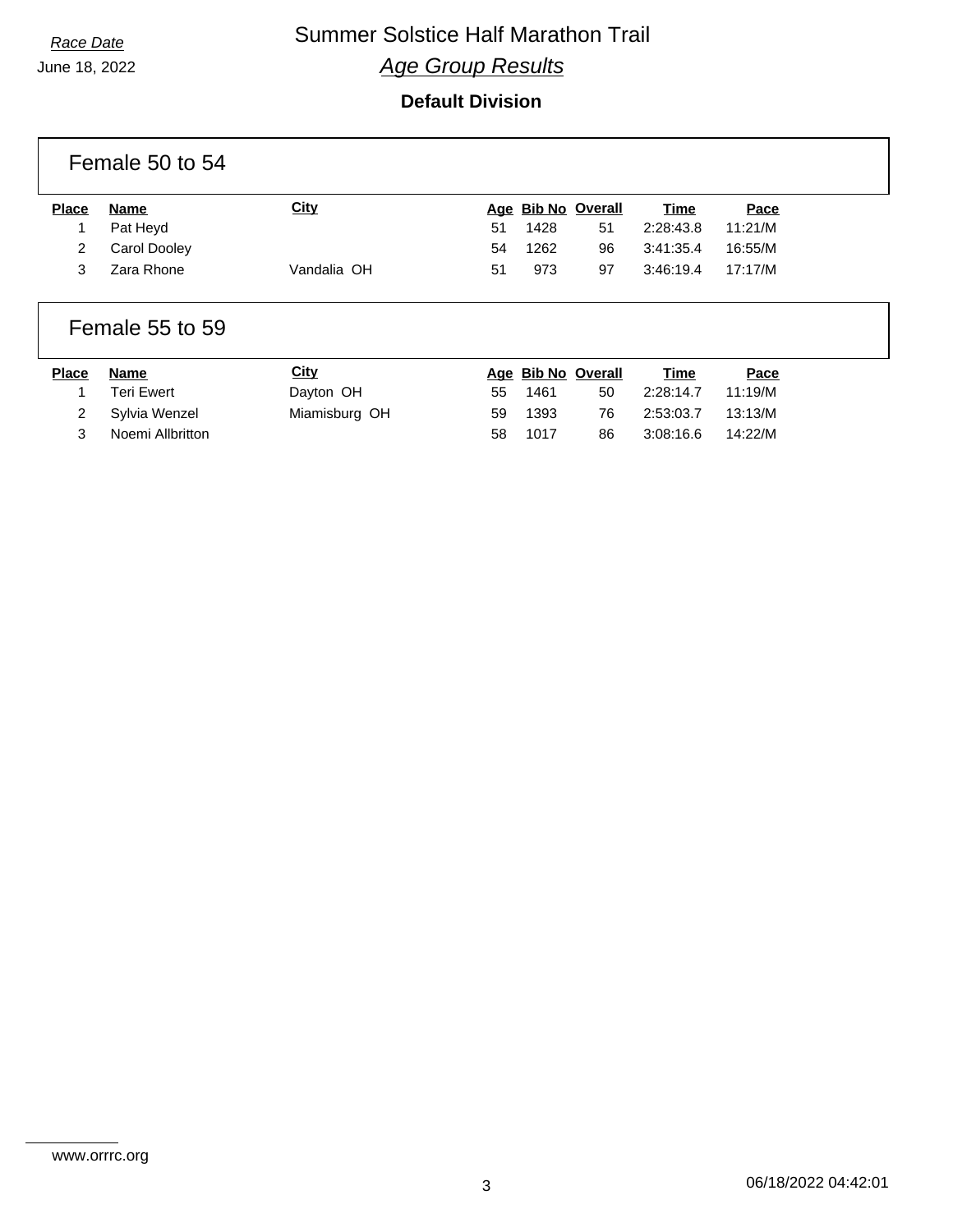## **Race Date Summer Solstice Half Marathon Trail** *Age Group Results*

|                            | <b>Male Open Winners</b>     |                   |     |      |                                    |                          |                |  |
|----------------------------|------------------------------|-------------------|-----|------|------------------------------------|--------------------------|----------------|--|
| <b>Place</b><br>1          | <b>Name</b><br>Josh Laughlin | <b>City</b>       | 35  | 1291 | Age Bib No Overall<br>$\mathbf{1}$ | <b>Time</b><br>1:31:50.0 | Pace<br>7:01/M |  |
|                            | <b>Male Master Winners</b>   |                   |     |      |                                    |                          |                |  |
| <b>Place</b>               | Name                         | <b>City</b>       | Age |      | <b>Bib No Overall</b>              | <b>Time</b>              | Pace           |  |
| 1                          | Phil Noble                   | Xenia OH          | 54  | 1563 | 11                                 | 1:51:05.4                | 8:29/M         |  |
|                            | <b>Male Grand Winners</b>    |                   |     |      |                                    |                          |                |  |
| <b>Place</b>               | <b>Name</b>                  | <b>City</b>       |     |      | Age Bib No Overall                 | <b>Time</b>              | Pace           |  |
|                            | Aaron Kramer                 | West Jefferson OH | 50  | 643  | 13                                 | 1:53:13.9                | 8:39/M         |  |
| <b>Male Senior Winners</b> |                              |                   |     |      |                                    |                          |                |  |
| <b>Place</b>               | <b>Name</b>                  | <b>City</b>       | Age |      | <b>Bib No Overall</b>              | <b>Time</b>              | Pace           |  |
|                            | Chip Arledge                 |                   | 62  | 523  | 44                                 | 2:21:31.5                | 10:48/M        |  |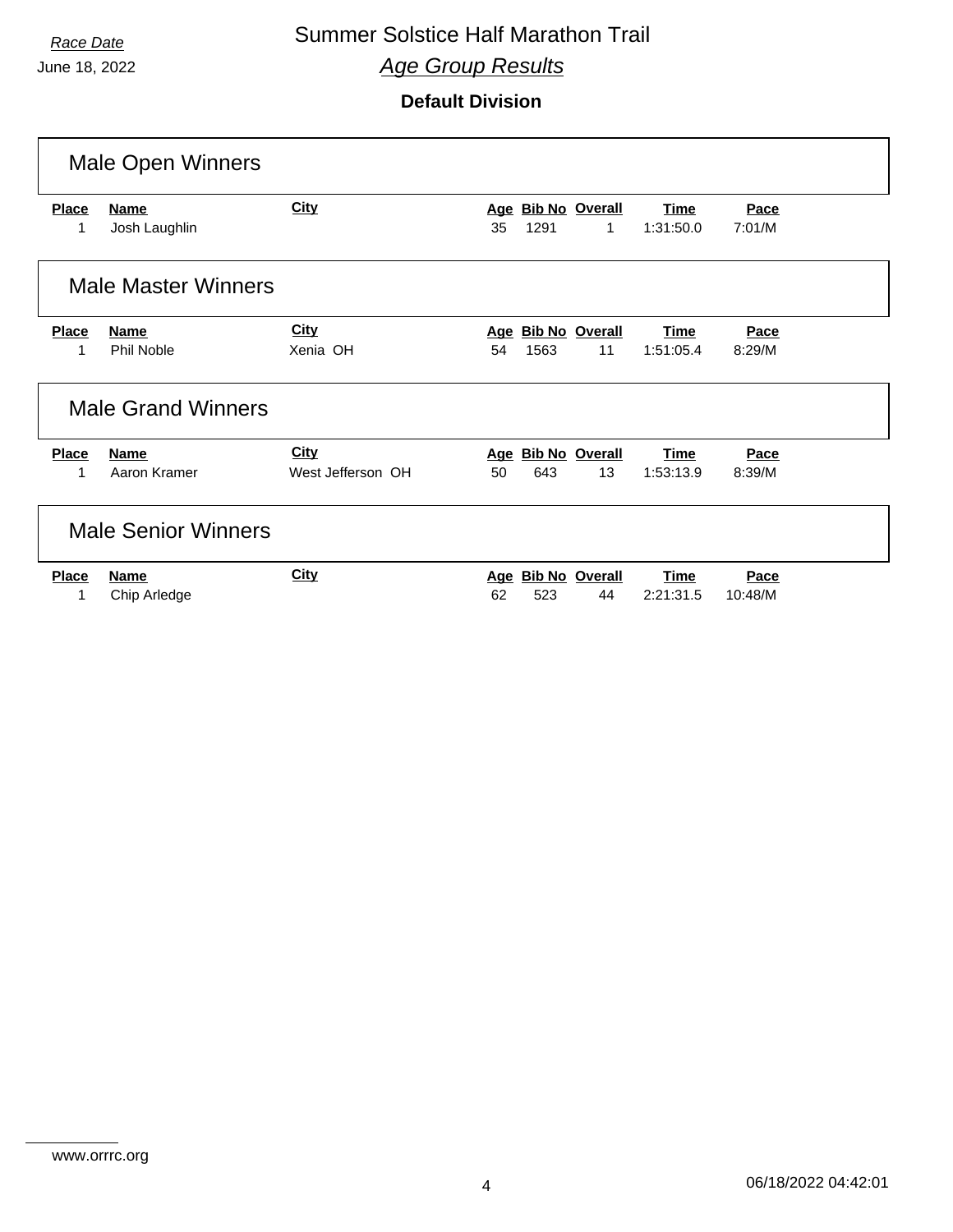## **Race Date Summer Solstice Half Marathon Trail** *Age Group Results*

#### **Default Division**

Male 20 to 24

| Place          | <b>Name</b>           | <b>City</b> |    |      | Age Bib No Overall | Time      | Pace    |
|----------------|-----------------------|-------------|----|------|--------------------|-----------|---------|
|                | George Riokett        |             | 21 | 1167 | 2                  | 1:31:50.2 | 7:01/M  |
| $\overline{2}$ | Joshua Cyrus          |             | 23 | 1115 | 4                  | 1:38:16.8 | 7:30/M  |
| 3              | <b>Tyler Gray</b>     |             | 24 | 1216 | 5                  | 1:38:31.3 | 7:31/M  |
| 4              | Cameron Phelps        |             | 24 | 548  | 8                  | 1:41:47.6 | 7:46/M  |
| 5              | Evan Brandon          |             | 22 | 1200 | 21                 | 2:03:35.3 | 9:26/M  |
| 6              | <b>Matthew Miller</b> |             | 22 | 904  | 31                 | 2:12:55.0 | 10:09/M |
| 7              | Jess Whitmore         |             | 22 | 1481 | 38                 | 2:17:15.4 | 10:29/M |
| 8              | Kyle Bayle            |             | 24 | 870  | 57                 | 2:35:36.1 | 11:53/M |
| 9              | James Rhone           | Vandalia OH | 21 | 1113 | 73                 | 2:47:40.8 | 12:48/M |
|                |                       |             |    |      |                    |           |         |

#### Male 25 to 29

| Place | Name                 | <b>City</b>   |    | Age Bib No Overall |    | Time      | Pace    |
|-------|----------------------|---------------|----|--------------------|----|-----------|---------|
|       | <b>Hunter Stith</b>  |               | 26 | 135                | 3  | 1:38:16.4 | 7:30/M  |
| 2     | <b>Griffin Stith</b> |               | 26 | 615                |    | 1:39:29.2 | 7:36/M  |
| 3     | <b>Brian Lewis</b>   |               | 27 | 958                | 17 | 2:01:13.0 | 9:15/M  |
| 4     | Kevin Lecaptain      | Dayton OH     | 28 | 602                | 22 | 2:06:26.4 | 9:39/M  |
| 5     | Robert Saul          | Dayton OH     | 27 | 964                | 28 | 2:11:17.2 | 10:01/M |
| 6     | Trevor Cash          | Brookville OH | 25 | 1719               | 32 | 2:12:55.6 | 10:09/M |
|       | Jason Goodrich       |               | 26 | 527                | 45 | 2:23:29.5 | 10:57/M |
|       |                      |               |    |                    |    |           |         |

#### Male 30 to 34

| <b>Place</b> | <b>Name</b>           | City             |    | Age Bib No Overall |    | Time      | Pace    |
|--------------|-----------------------|------------------|----|--------------------|----|-----------|---------|
|              | Tony Goodrich         | Bellefontaine OH | 30 | 624                | 9  | 1:41:48.7 | 7:46/M  |
| 2            | Logan Cottingim       | Camden OH        | 33 | 1225               | 10 | 1:48:57.0 | 8:19/M  |
| 3            | Andrew Christian      | Troy OH          | 34 | 1273               | 12 | 1:52:18.9 | 8:34/M  |
| 4            | <b>Bobby Emberley</b> |                  | 33 | 1281               | 23 | 2:07:58.6 | 9:46/M  |
| 5            | Eric Hunt             |                  | 33 | 1066               | 26 | 2:10:49.9 | 9:59/M  |
| 6            | Tom Corbett           |                  | 33 | 1089               | 68 | 2:42:02.5 | 12:22/M |
|              | <b>Billy Carrigg</b>  |                  | 33 | 540                | 69 | 2:44:26.5 | 12:33/M |

### Male 35 to 39

| <b>Place</b> | Name           | <u>City</u>  |    | Age Bib No Overall |    | <u>Time</u> | Pace   |
|--------------|----------------|--------------|----|--------------------|----|-------------|--------|
|              | David Nelson   | Dayton OH    | 39 | 1541               | 6  | 1:39:25.7   | 7:35/M |
|              | Michael Bender | Bellbrook OH | 38 | 1655               | 14 | 1:56:38.5   | 8:54/M |
|              | Chris Westhoff |              | 38 | 1040               | 16 | 1:59:46.9   | 9:09/M |
|              | Sean Griffin   | Delaware OH  | 36 | 628                | 24 | 2:08:06.6   | 9:47/M |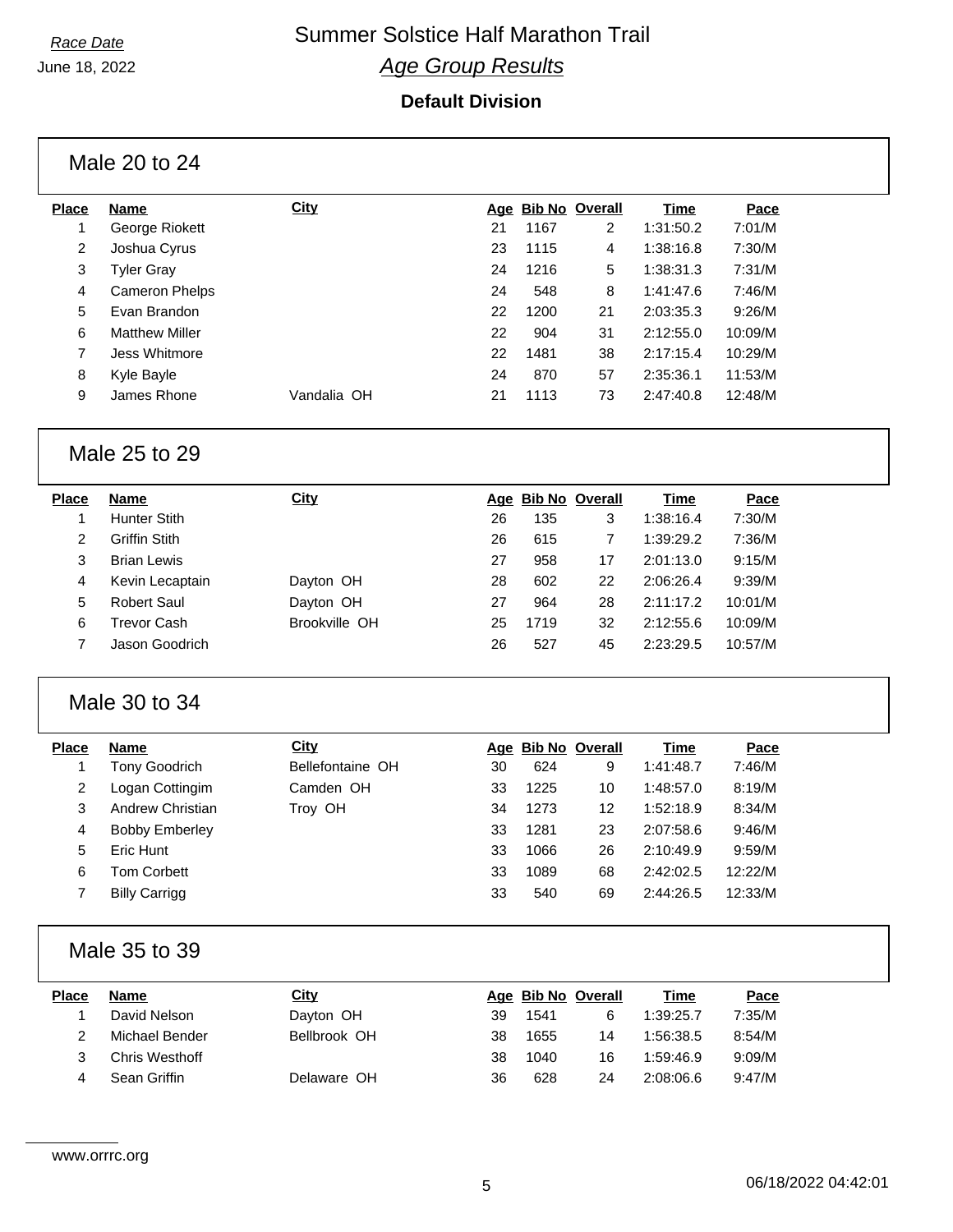$\Gamma$ 

## **Race Date** Summer Solstice Half Marathon Trail *Age Group Results*

|                | Male 35 to 39            |               |    |      |                    |             |         |  |
|----------------|--------------------------|---------------|----|------|--------------------|-------------|---------|--|
| <b>Place</b>   | <b>Name</b>              | <b>City</b>   |    |      | Age Bib No Overall | <b>Time</b> | Pace    |  |
| 5              | Jason Sullivan           | Dayton OH     | 39 | 842  | 27                 | 2:10:54.2   | 10:00/M |  |
| 6              | Jord Christopher         | Dayton OH     | 39 | 936  | 33                 | 2:13:31.6   | 10:12/M |  |
| 7              | Eric Martino             |               | 35 | 1496 | 35                 | 2:15:07.9   | 10:19/M |  |
| 8              | Justin Milam             |               | 39 | 552  | 37                 | 2:16:56.2   | 10:27/M |  |
| 9              | Josh Logsdon             | Dayton OH     | 37 | 1465 | 41                 | 2:18:16.0   | 10:33/M |  |
| 10             | Takashi Maeda            | Sidney OH     | 37 | 907  | 55                 | 2:34:33.9   | 11:48/M |  |
|                | Male 40 to 44            |               |    |      |                    |             |         |  |
| <b>Place</b>   | <b>Name</b>              | <b>City</b>   |    |      | Age Bib No Overall | <b>Time</b> | Pace    |  |
| $\mathbf 1$    | <b>Heath Moore</b>       | Springboro OH | 43 | 559  | 36                 | 2:15:16.8   | 10:20/M |  |
| $\overline{c}$ | Aaron Hohenbrink         | Wilmington OH | 44 | 1131 | 58                 | 2:37:01.2   | 11:59/M |  |
| 3              | Eric Bell                | Columbus OH   | 40 | 1071 | 66                 | 2:41:57.5   | 12:22/M |  |
| 4              | <b>Bradley Wells</b>     |               | 40 | 1282 | 75                 | 2:50:53.1   | 13:03/M |  |
| 5              | <b>Bob Heidler</b>       |               | 44 | 709  | 81                 | 3:02:54.9   | 13:58/M |  |
|                | Male 45 to 49            |               |    |      |                    |             |         |  |
|                |                          |               |    |      |                    |             |         |  |
| <b>Place</b>   | <b>Name</b>              | <b>City</b>   |    |      | Age Bib No Overall | <b>Time</b> | Pace    |  |
| 1              | Fred Schmiedebusch       |               | 46 | 1003 | 19                 | 2:03:16.2   | 9:25/M  |  |
| $\overline{2}$ | Adam Diebold             | Cincinnati OH | 47 | 515  | 43                 | 2:19:16.2   | 10:38/M |  |
| 3              | <b>Marshall Stafford</b> | Dayton OH     | 47 | 801  | 54                 | 2:33:34.1   | 11:43/M |  |
| 4              | <b>Robert Holton</b>     | Bellbrook OH  | 47 | 1378 | 63                 | 2:40:00.4   | 12:13/M |  |
| 5              | <b>Michael Akers</b>     |               | 45 | 1056 | 78                 | 2:55:32.0   | 13:24/M |  |
| 6              | <b>Brandon Beal</b>      | Dayton OH     | 47 | 966  | 80                 | 3:01:03.6   | 13:49/M |  |
| $\overline{7}$ | Joshua Wiseman           |               | 46 | 1301 | 91                 | 3:16:11.2   | 14:59/M |  |
|                | Male 50 to 54            |               |    |      |                    |             |         |  |
| <b>Place</b>   | <b>Name</b>              | <b>City</b>   |    |      | Age Bib No Overall | <b>Time</b> | Pace    |  |
| 1              | Ladd Clifford            |               | 54 | 325  | 20                 | 2:03:18.4   | 9:25/M  |  |
| $\overline{2}$ | Bob Jasinski             | Cincinnati OH | 53 | 786  | 25                 | 2:08:45.3   | 9:50/M  |  |
| 3              | George Kewrewy           |               | 51 | 885  | 34                 | 2:14:24.6   | 10:16/M |  |
| 4              | Karl Gangloff            | Dayton OH     | 52 | 1075 | 42                 | 2:19:16.0   | 10:38/M |  |
| $\sqrt{5}$     | Larry Chow               |               | 51 | 1124 | 52                 | 2:32:00.3   | 11:36/M |  |
| 6              | John Hardy               |               | 51 | 867  | 59                 | 2:37:08.7   | 12:00/M |  |
| $\overline{7}$ | <b>Bryan Timpe</b>       | Columbus OH   | 54 | 943  | 65                 | 2:41:57.4   | 12:22/M |  |
| 8              | <b>Bill Neitzke</b>      | Dayton OH     | 54 | 639  | 79                 | 2:59:09.2   | 13:41/M |  |